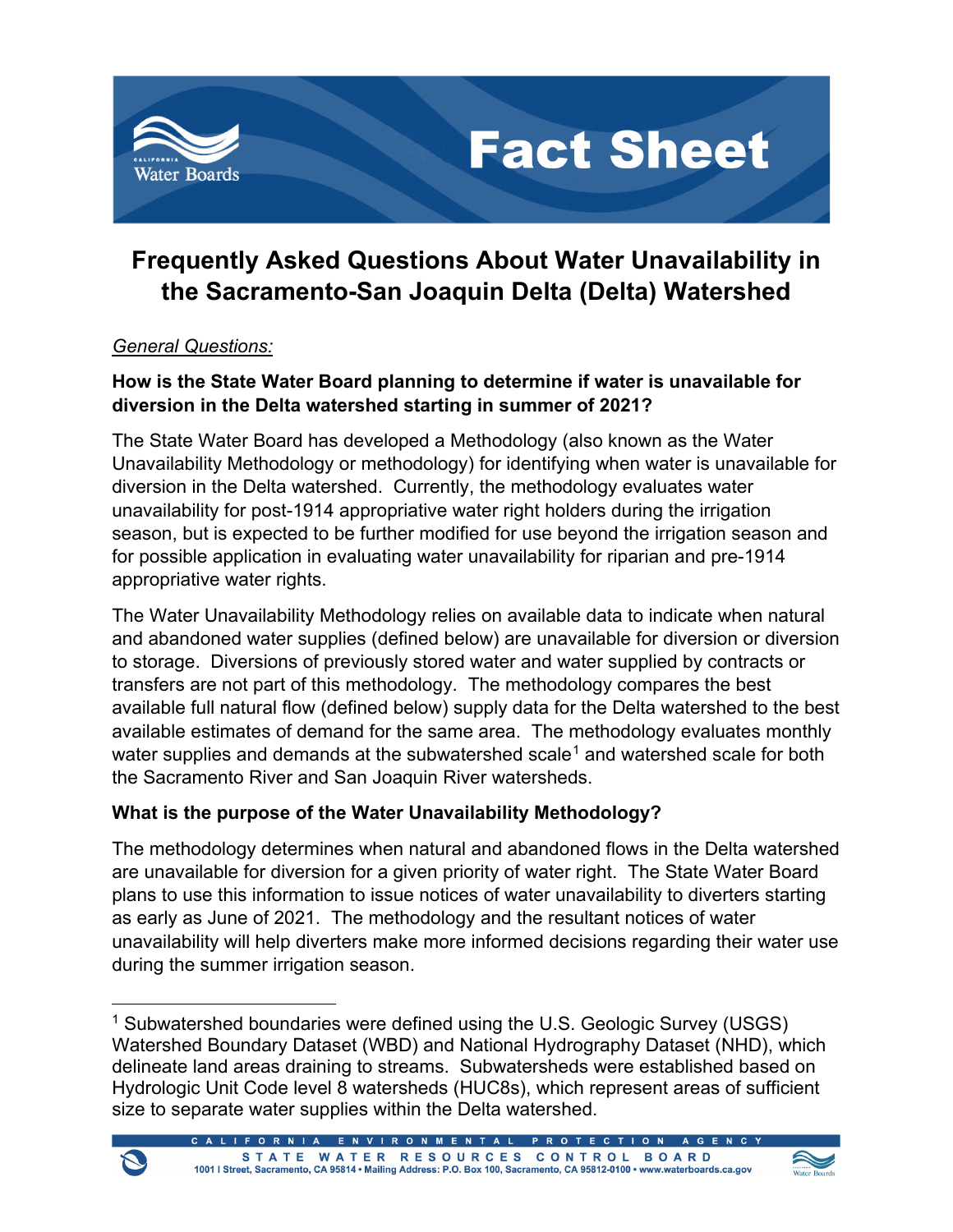

Determining when water supplies are unavailable to certain users will be important to ensure that supplies are available to meet more senior water right priorities, and ensure that water released from upstream storage for purposes of meeting water quality and flow requirements is not diverted. The methodology may also be used to support possible emergency curtailment regulations pursuant to the [Governor's May 10,](https://www.gov.ca.gov/wp-content/uploads/2021/05/5.10.2021-Drought-Proclamation.pdf) 2021 [Drought Emergency Proclamation.](https://www.gov.ca.gov/wp-content/uploads/2021/05/5.10.2021-Drought-Proclamation.pdf)

## **Does the Water Unavailability Methodology address the availability of stored water releases or contract water supplies?**

The methodology addresses the availability of natural and abandoned flows for use by water right holders. The methodology does not apply to rediversion of storage releases, water contract deliveries, or water transfers. Releases of previously stored water by the Department of Water Resources (DWR) from State Water Project reservoirs and the U.S. Bureau of Reclamation (Reclamation) from Central Valley Project reservoirs (collectively, the Projects) to meet contractual purposes and water quality and flow requirements are not available for diversion by users that do not have a contract with the Projects. However, it can be difficult for diverters to distinguish storage releases from natural streamflow or for diverters to know when natural flow is needed by more senior downstream water right holders. The methodology informs diverters when natural or abandoned flows are not available for diversion under their priority of right.

#### **What is a notice of water unavailability, and how does a notice of water unavailability differ from a notice of curtailment?**

Notices of water unavailability are used to inform diverters that, based on the best available information, there is insufficient water available to divert under their priority of right. Notices of water unavailability are not directives to stop diverting and are different from curtailment orders. Notices of water unavailability inform affected diverters that water is either currently unavailable or will be unavailable in the near future for their diversion. Notices of water unavailability play an important role by offering the opportunity for voluntary compliance prior to the initiation of any formal enforcement action by the State Water Board. Diverting unavailable water can result in penalties for injuring more senior water right holders and public trust resources. Before the State Water Board takes enforcement action, diverters will be afforded notice and an opportunity for a hearing.

Notices of curtailment direct diverters to stop diverting water pursuant to established regulatory requirements such as Standard Water Right Term 91 or any future emergency regulation adopted by the State Water Board in line with the [Governor's May](https://www.gov.ca.gov/wp-content/uploads/2021/05/5.10.2021-Drought-Proclamation.pdf)  [10, 2021 Emergency Drought Proclamation.](https://www.gov.ca.gov/wp-content/uploads/2021/05/5.10.2021-Drought-Proclamation.pdf) Term 91 curtailments in the Delta watershed have been in place since April 29, 2021, and are expected to be in place until there is significant precipitation and releases of previously stored water by the Projects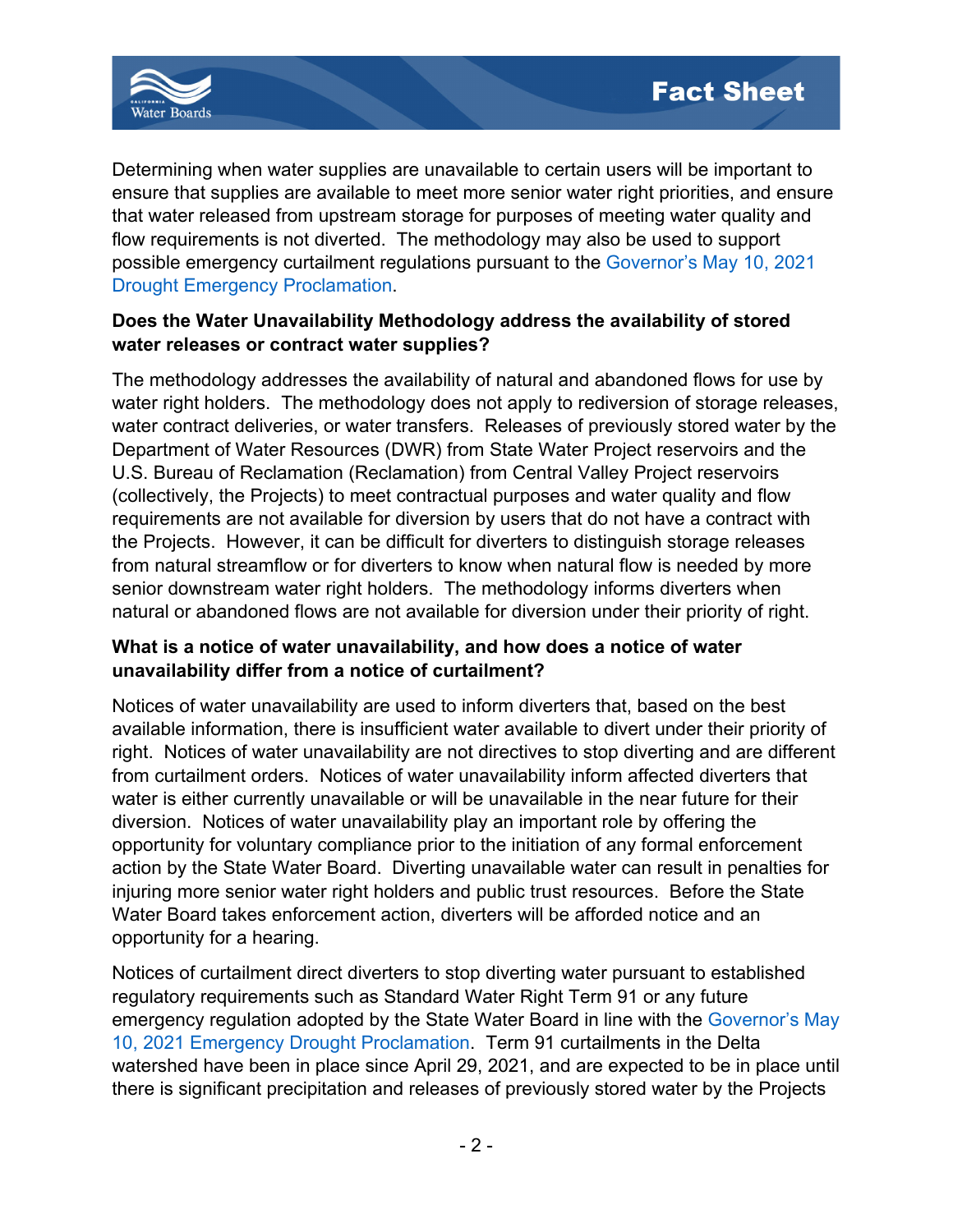

to meet Delta water quality standards ceases. For more information on Term 91 and notices of curtailment, please visit the State Water Board's [Term 91 Curtailment](https://www.waterboards.ca.gov/waterrights/water_issues/programs/bay_delta/term_91/)  [Information webpage.](https://www.waterboards.ca.gov/waterrights/water_issues/programs/bay_delta/term_91/)

#### **How soon will the Water Unavailability Methodology be implemented to issue notices of water unavailability?**

Hydrologic conditions in the Delta watershed are currently among the driest on record drier than the drought years of 2014 and 2015 when water was determined to be unavailable to thousands of diverters statewide. The Governor issued a [Proclamation](https://www.gov.ca.gov/wp-content/uploads/2021/05/5.10.2021-Drought-Proclamation.pdf)  [of a State of Emergency on May 10, 2021,](https://www.gov.ca.gov/wp-content/uploads/2021/05/5.10.2021-Drought-Proclamation.pdf) covering 41 counties including the Delta Watershed. It has become increasingly evident that the Water Unavailability Methodology must be implemented as soon as practicable, to protect senior water right users, previously stored water supplies needed for salinity control and human health and safety, and to provide minimal environmental protections.

Preliminary results from the Water Unavailability Methodology indicate that water will be unavailable to most if not all post-1914 appropriative water users in the Delta watershed in June. Accordingly, notices of water unavailability are planned to be issued to most/all post-1914 appropriative water right holders as early as June 2021.

## **Will the Water Unavailability Methodology affect riparian and pre-1914 appropriative water rights?**

Not at this time. At present, the methodology is not being used to evaluate water unavailability for pre-1914 appropriative rights or riparian water right claimants. Additional analysis would be required before the methodology could be applied or made useful for evaluating water unavailability for riparian and pre-1914 diverters. That being said, the underlying tenets of the methodology could be extended to more senior rights in the near future if needed.

## **Will diverters in the Legal Delta receive notices of water unavailability?**

Post-1914 appropriative diverters in the [Legal Delta](https://www.waterboards.ca.gov/water_issues/programs/delta_watermaster/delta_map/) will only receive notices of water unavailability if supply is unavailable to them from both the Sacramento and the San Joaquin Rivers. Any notices of water unavailability in the Legal Delta will be issued in coordination with the Office of the Delta Watermaster. As described above, the Water Unavailability Methodology is not currently planned to be used to evaluate water unavailability for pre-1914 and riparian diverters at this time. However, the Water Unavailability Methodology may be expanded to include pre-1914 and riparian diverters in the near future.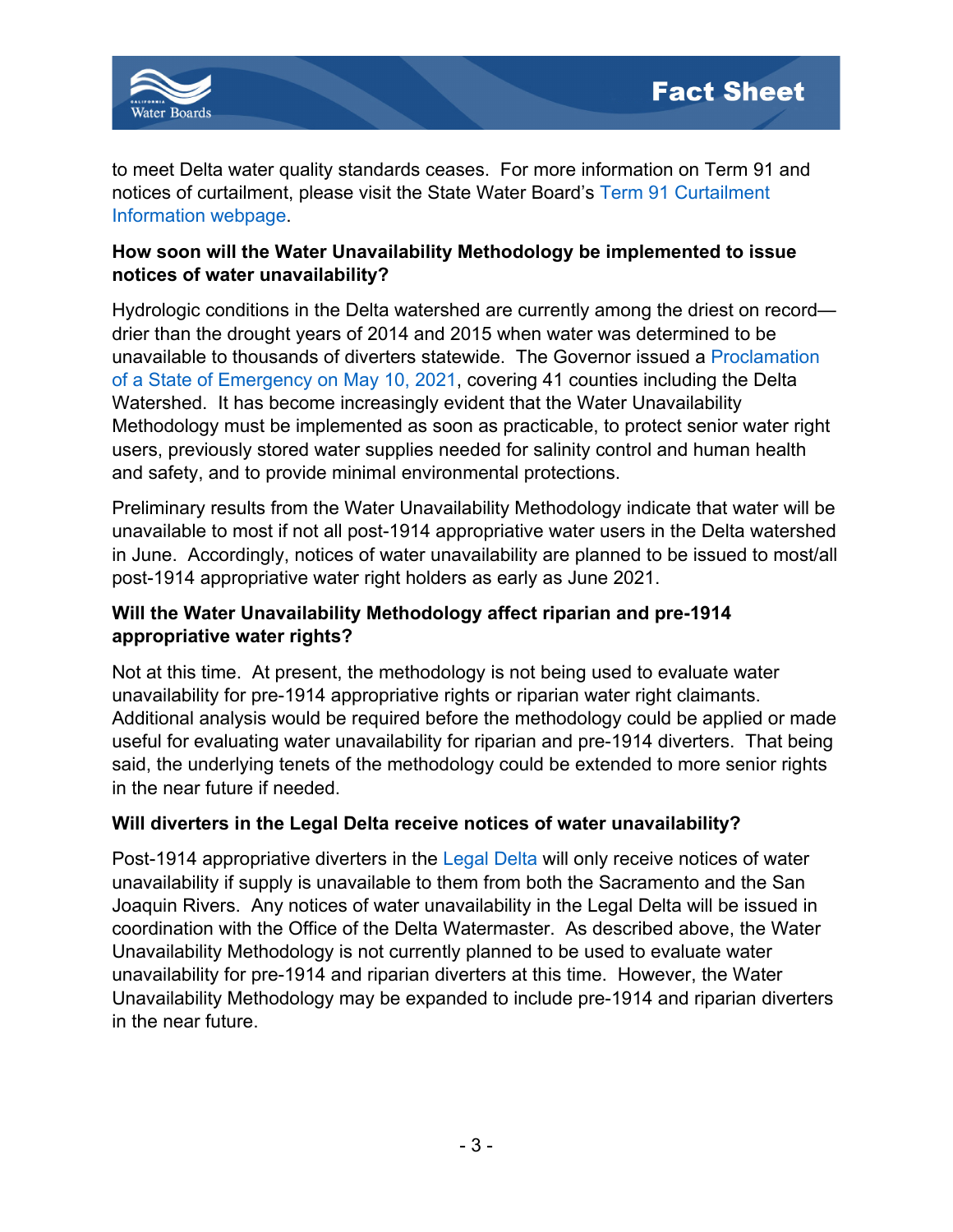

### **Will water quality standards and public trust resources be affected by the Water Unavailability Methodology?**

The methodology does not reduce the available water supply to account for any of the following: (a) water needs for public trust resources, (b) water needs to meet flowdependent water quality objectives, (c) instream losses and evaporation not associated with surface water diversions, (d) non-agricultural consumptive uses in the Delta watershed (e.g., open water evaporation, riparian vegetation, etc.), or (e) diversions by users that do not have a water right or claim of right on file with the State Water Board. Notices of water unavailability will only be issued to make water available for senior water right holders and claimants and to prevent the unlawful diversion of Project storage releases, which are intended to meet water quality requirements and other Project purposes. The Projects will maintain their current responsibility for meeting Delta flow and water quality requirements. Any notices of water unavailability do not affect other obligations of water right holders, including meeting bypass or other instream flow requirements.

## **How does the Water Unavailability Methodology released this year compare to the methodology used in drought years 2014 and 2015? Why is an update necessary?**

The Water Unavailability Methodology released in May 2021 improves on the approach used during the drought years of 2014 and 2015 and addresses many concerns previously raised by stakeholders. Major improvements are focused on ensuring that all relevant water supplies are accounted for and demands are not inflated to avoid overestimating water unavailability. Such an overestimation would cause more water users to receive notices of water unavailability, or result in those notices applying for a longer period of time. For example, the current methodology initially evaluates water unavailability at a subwatershed scale to ensure that unmet demands at the subwatershed scale do not inflate demand estimates at the overall watershed scale.

Other improvements include additional water supply estimates and forecasts accounting for uncertainty. For example, because the methodology is not being used to evaluate water unavailability for pre-1914 and riparian water right claimants, supplies that are needed to serve those demands in the headwater subwatershed basins are removed from the analysis.

Additional improvements will be possible in the future, with more time, better data, and improved tools.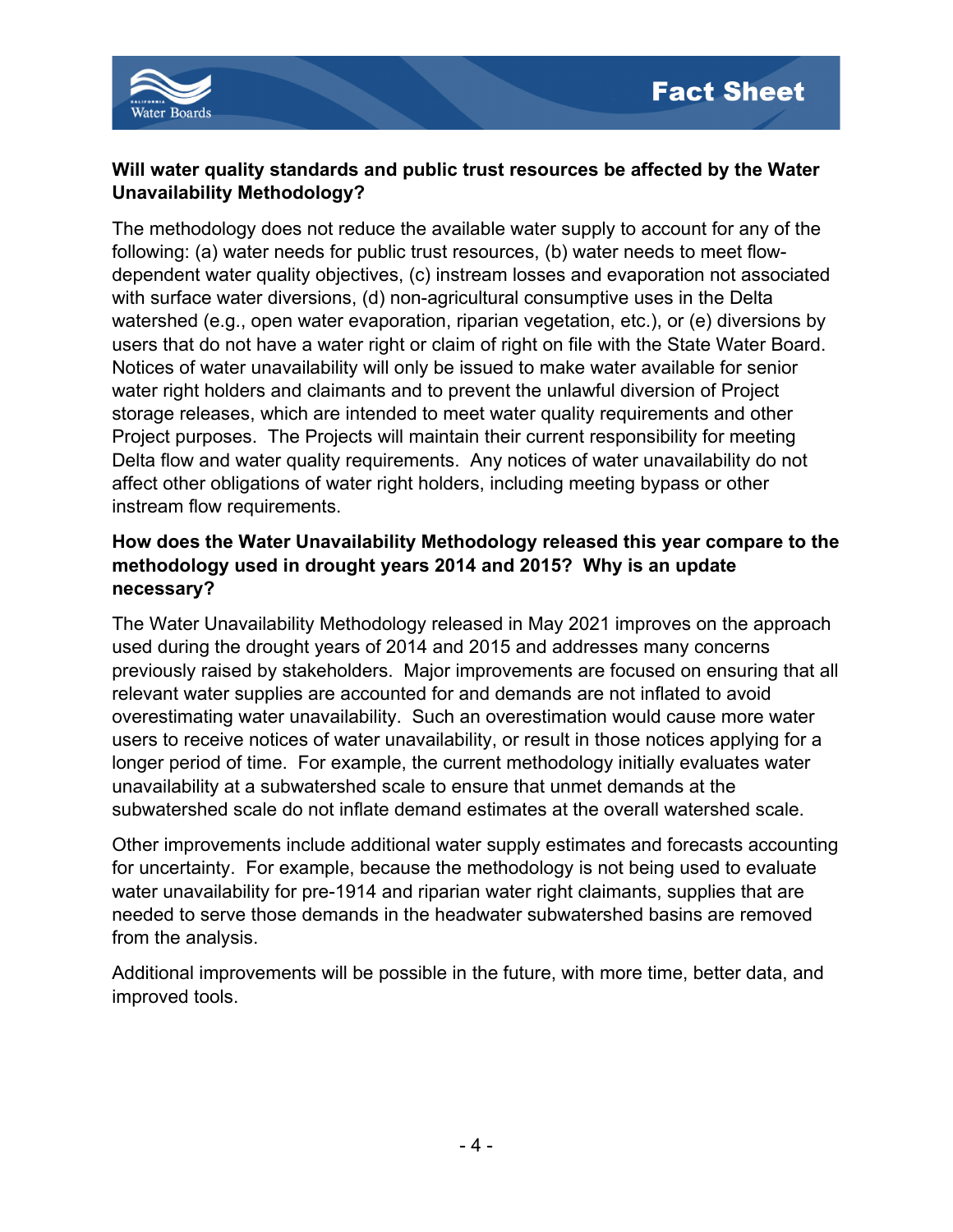

### **What resources and tools related to the Water Unavailability Methodology are available?**

The Water Unavailability Methodology consists of: 1) supply and demand datasets collected in a spreadsheet, 2) an interactive web-based supply-demand visualization tool, 3) a summary report and technical appendices, which explain data sources, assumptions, and the bases for the assumptions used to develop the methodology. These resources can be found on the [Water Unavailability Methodology](https://www.waterboards.ca.gov/waterrights/water_issues/programs/drought/drought_tools_methods/delta_method.html) webpage.

## **How can I comment or provide feedback on the Water Unavailability Methodology?**

Written public comments must be sent to [Bay-Delta@waterboards.ca.gov](mailto:Bay-Delta@waterboards.ca.gov) before close of business on May 25, 2021. You can also provide oral comments and ask questions at a virtual staff-led workshop on May 21, 2021. Information about the workshop is available in the [Workshop Notice.](https://www.waterboards.ca.gov/board_info/calendar/docs/2021/may/notice_methodology_deltawatershed.pdf) Given the serious concerns that exist with limited water supplies this year, comments should focus on any significant issues affecting the analysis and should provide specific proposals that can be applied in the near term to address those issues.

Analyses of the state's water supplies and demands face limitations due to data quantity and quality limitations. State Water Board staff is interested in any ideas or suggestions to improve upon the methodology given the existing limitations.

## **How can I report an unauthorized diversion?**

If you have information that an unauthorized diversion may be occurring, you can submit a complaint through the [CalEPA Environmental Complaint website,](https://calepacomplaints.secure.force.com/complaints/) which provides five categories for complaints: Air, Water, Toxic Substances, Pesticides, and Solid Waste. To report an unauthorized diversion, please select "Water." You will be asked to describe the unauthorized diversion and provide the location, information about the responsible party, the nature of the "water concern" (please select "water rights"), and the date of occurrence. You will be given the option to remain anonymous.

The State Water Board relies on the public to help identify unauthorized diversions, diversions by junior water right holders that impact senior water right holders, diversions in violation of permit and license conditions, diversions that constitute the waste or unreasonable use of water, and diversions that cause adverse impacts to public trust resources (such as fish and wildlife).

Visit the [Complaints Program webpage](https://www.waterboards.ca.gov/waterrights/water_issues/programs/enforcement/complaints/) for more information.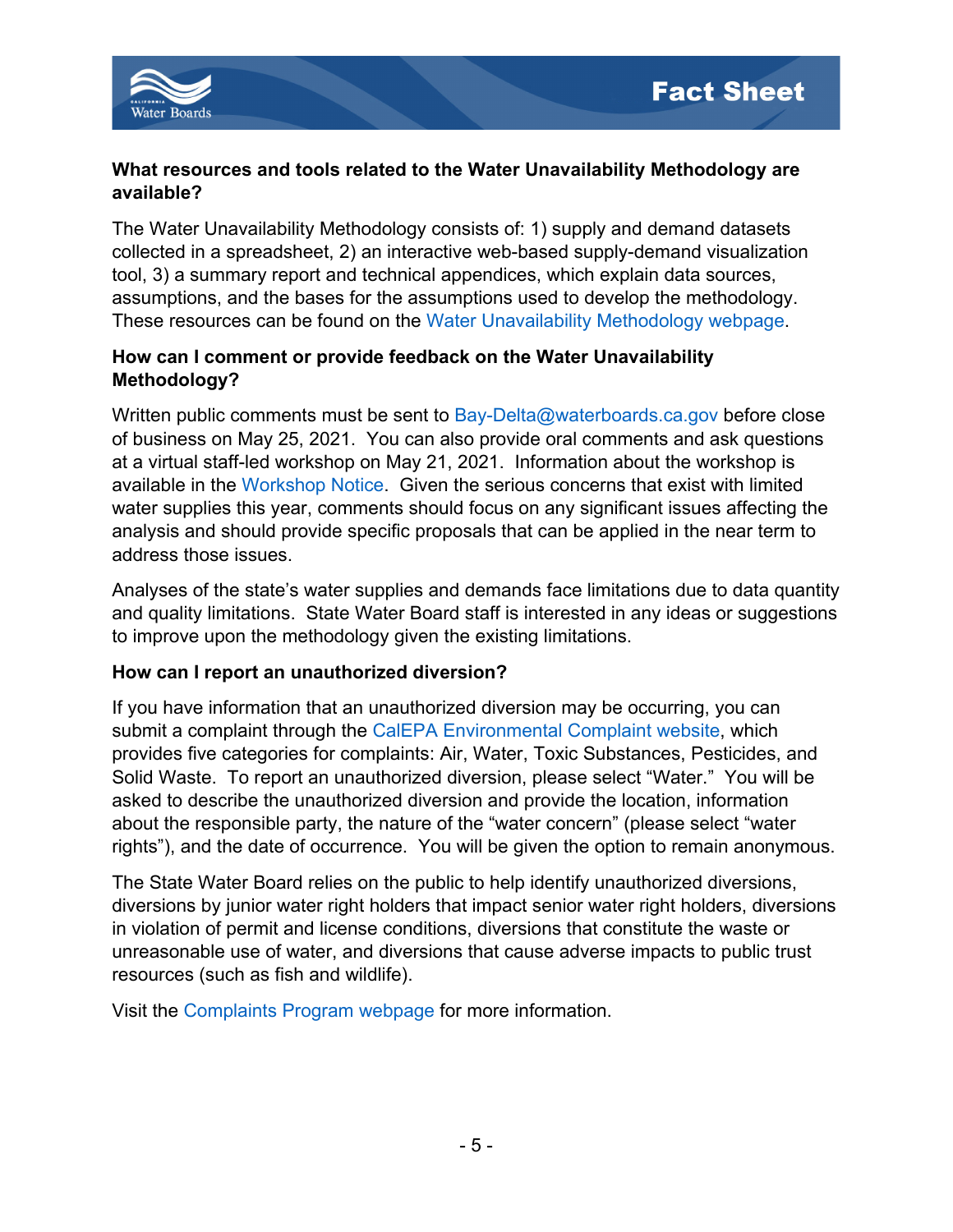

#### **Why does the Water Unavailability Methodology only focus on the Delta watershed?**

The Sacramento-San Joaquin Delta watershed is a crucial source of water for much of California, and has immense ecological and cultural importance. The Delta watershed comprises approximately 40 percent of California's land mass and constitutes the state's largest source of surface water. Water from the Delta sustains a multi-billion dollar agricultural industry and provides a portion of the municipal and industrial supplies for roughly 27 million Californians in the San Francisco Bay Area, Central Valley, the Southern California region, and 500,000 people in the Delta itself. The Delta is also the largest estuary along the Pacific Coast of both North and South America, and its wetlands provide key habitat for migratory birds along the Pacific Flyway. The Delta is home to numerous fish, wildlife, and plant species listed as threatened, endangered, or special status under the state and federal Endangered Species Acts. The Delta watershed also supports a number of species that hold significant cultural importance to California tribes and are vital to the commercial and recreational fishing economy.

The Delta's role in California's water supply and environmental resources underscores the need for the responsible administration of water rights within its watershed. Given the critically dry conditions throughout the watershed, it is imperative that the Water Unavailability Methodology be implemented as soon as practicable. While the Delta watershed remains a priority, it is possible that the State Water Board could develop a similar methodology to evaluate water unavailability in other watersheds throughout the state.

#### *Methodology-Specific Questions:*

#### **What are the sources of supply and demand data for the Water Unavailability Methodology?**

Supply data come from monthly full natural flow (defined below) datasets, which are estimates of available water supplies assuming existing channel conditions in the absence of storage regulation and diversions. There is no single source of full natural flow data for the entire Delta watershed, so the analysis relies on different sources for varying streams and timescales (i.e., historical monthly data, including prior months of the current year, and forecasted monthly data). Sources of supply data include the [California Data Exchange Center \(CDEC\);](https://cdec.water.ca.gov/) a [2016 DWR](https://data.ca.gov/dataset/estimates-of-natural-and-unimpaired-flows-for-the-central-valley-of-california-wy-1922-2014) report on unimpaired flows in the Delta watershed; the National Oceanic and Atmospheric Administration (NOAA) National Weather Service's [California Nevada River Forecast Center \(CNRFC\);](https://www.cnrfc.noaa.gov/) and DWR's Bulletin 120 [Water Supply Forecast.](https://cdec.water.ca.gov/snow/bulletin120/index2.html)

Demand data come from annual reports of water diversion and use submitted by water right holders and claimants through the [Electronic Water Right Information Management](https://www.waterboards.ca.gov/waterrights/water_issues/programs/ewrims/)  [System \(eWRIMS\) Report Management System \(RMS\).](https://www.waterboards.ca.gov/waterrights/water_issues/programs/ewrims/) Water diversion data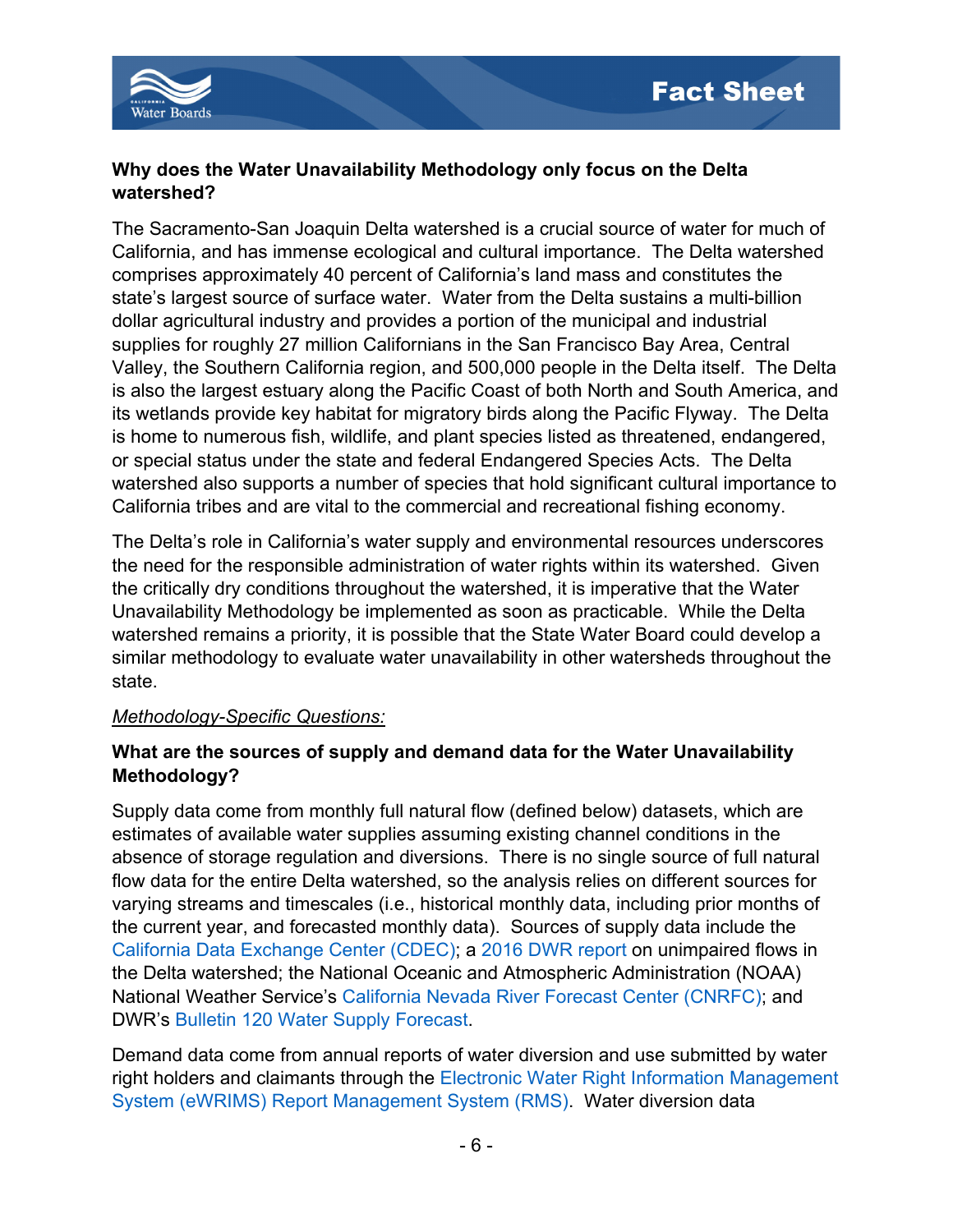

submitted to the State Water Board through eWRIMS RMS are self-reported and are not currently systemically verified for accuracy upon receipt. Therefore, staff conducted a data review and cleanup effort that focused on the largest diversions (greater than 5,000 acre-feet per year face value or use) in the Delta watershed.

For more information on the State Water Board's larger effort to address data quality issues and improve how water use data are collected, reviewed, and processed, please visit the Water Demand Data Assessment section on the [Drought Tools and Methods](https://www.waterboards.ca.gov/waterrights/water_issues/programs/drought/drought_tools_methods/)  [webpage.](https://www.waterboards.ca.gov/waterrights/water_issues/programs/drought/drought_tools_methods/)

## **What is full natural flow (FNF) and how is it calculated?**

The terms full natural flow (FNF) or "unimpaired flow" represent the natural water production of a river basin when it is unaltered by upstream water diversion, storage, or import from or export to other watersheds [\(DWR 2015\)](https://info.water.ca.gov/snow/current/flow/fnfinfo.html). FNF is a theoretical water supply estimate rather than a reconstruction of pre-development streamflows [\(DWR](https://data.ca.gov/dataset/estimates-of-natural-and-unimpaired-flows-for-the-central-valley-of-california-wy-1922-2014)  [2016\)](https://data.ca.gov/dataset/estimates-of-natural-and-unimpaired-flows-for-the-central-valley-of-california-wy-1922-2014), and is the starting point for estimating the water supply available for diversion. Additional inputs are factored in later, including abandoned instream and return flows (see below).

#### **How was supply data processed/refined for use in the Water Unavailability Methodology?**

Some subwatersheds in the Delta watershed do not have complete or consistent sets of supply data available. For example, CDEC and DWR's Bulletin 120 typically only provide FNF estimates for large rivers. While DWR has prepared historical estimates of unimpaired flow for all areas of the Delta watershed, estimates for small streams are unavailable after water year 2014. As a result, there is a period of missing historical and forecasted data for several subwatersheds. Two different practices were used to fill these data gaps:

- a. Where applicable, FNF data published by CNRFC was adjusted to represent supplies for the entire subwatershed (as estimated by DWR).
- b. Where supply data gaps exist, such as a lack of forecasted supplies from small tributary streams, supply values were estimated using mathematical relationships with neighboring watersheds of similar hydrology.

## **What is abandoned water? How is it addressed in the Water Unavailability Methodology?**

Water is considered abandoned once it has been used or dedicated for a specific purpose for which it is no longer needed. If it was previously diverted, the diverter lays no further claim to the water, as is commonly the case with return flow from agricultural uses. Abandoned flows are available for downstream diversion.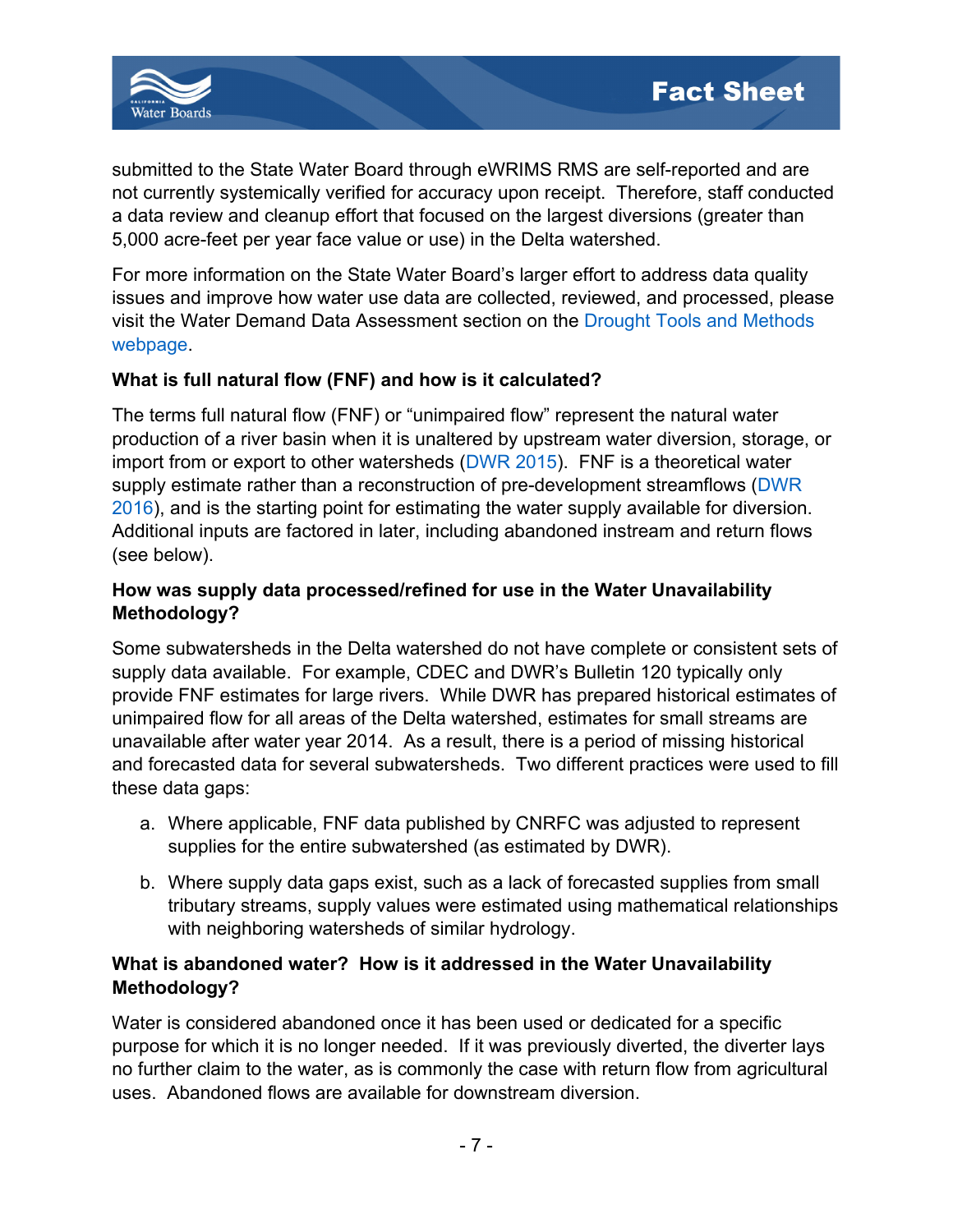

Abandoned water can be broken into two categories: abandoned instream flows and abandoned return flows. Abandoned instream flows consist of storage releases and bypassed flows used for the purposes of preserving or enhancing wetlands, protecting fish and wildlife, and/or recreation. If the water was dedicated for instream use, it becomes abandoned once it flows out of the reach for which it was dedicated. Abandoned return flows consist of water returned from irrigated agriculture or municipal water treatment plants that may be discharged back to the stream system with no contemporaneous claim of control, dominion, or right of further use. In such a case, this water would be available to appropriative diverters and may be available to riparian diverters under certain circumstances. [2](#page-7-0)

#### **How is imported water accounted for in the Water Unavailability Methodology?**

Imported supplies include supplies that are brought from one water supply source to another for consumptive or non-consumptive uses. In the Delta watershed, imported supplies are brought in from outside of the watershed, specifically from the Trinity River. These additional water supplies are not accounted for in this analysis because these supplies do not constitute natural or abandoned flows. There are also imports of supplies between subwatersheds in the Delta watershed. Where water is removed from the Yuba River and imported to the Bear and American Rivers as part of highly complex hydroelectric project operations, diversion of natural flows from the Yuba River (including abandoned and return flows) are planned to be removed from that river. This adjustment will be implemented prior to issuance of notices of water unavailability.

#### **How is previously stored water accounted for in the methodology?**

Seasonally stored water, including releases of previously stored water for downstream use, is not available for diversion or use by diverters other than the entity that stored the water, their contractors, or recipients of a transfer (other than abandoned flows discussed above). Accordingly, the methodology does not account for these storage supplies.

## **How are instream flow requirements addressed in the Water Unavailability Methodology?**

Specific reaches of Delta streams may be subject to minimum instream flow requirements due to water right permit/license conditions, State Water Board orders/decisions/regulations, Federal Energy Regulatory Commission (FERC) hydropower license conditions, biological opinion requirements, or private agreements. If these instream flow requirements are met by diverters bypassing flow, these flows are

<span id="page-7-0"></span><sup>2</sup> For additional definition and limits of riparian rights, see the [State Water Board's](https://www.waterboards.ca.gov/waterrights/board_info/faqs.html#:%7E:text=A%20riparian%20water%20right%20is,Management%20manages%20public%20domain%20land.)  Division of Water Rights' [Frequently Asked Questions on Water Rights.](https://www.waterboards.ca.gov/waterrights/board_info/faqs.html#:%7E:text=A%20riparian%20water%20right%20is,Management%20manages%20public%20domain%20land.)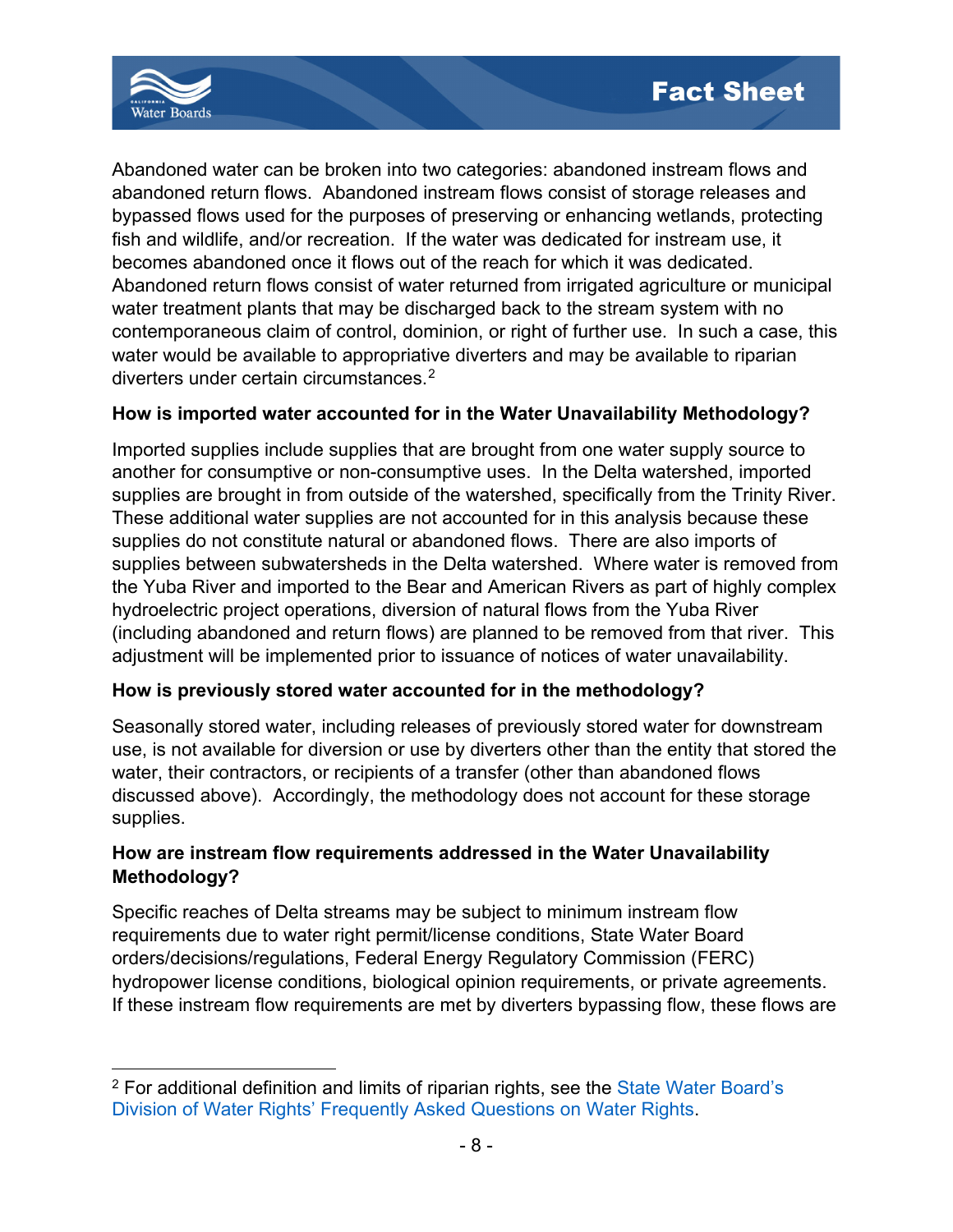

already included in the FNF values. If these instream flow requirements are met via releases of stored water, these flows are not captured by the FNF calculations.

Once these instream flows become "abandoned", they may be added to FNF values to more accurately represent the amount of water available for downstream diversion. For the purposes of the Water Unavailability Methodology, this addition is done at the subwatershed scale. That is, if the instream flow reach ends near the bottom of the subwatershed, the abandoned instream flow is added to the downstream subwatershed's available supply. If the instream flow reach ends higher up in the subwatershed, such that it may meet demand within that subwatershed itself, the abandoned instream flow is not considered in the analysis. The State Water Board will evaluate this issue further prior to use of the methodology to issue notices of water unavailability. In addition, the State Water Board plans to further evaluate the degree to which instream flows should be additive to FNF flows. The State Water Board plans to modify the methodology to use the higher of the instream flow or FNF in order to avoid artificially inflating estimates of available supply.

#### **How are return flows estimated in the Water Unavailability Methodology?**

Only a portion of water diverted from streams in the Delta watershed is consumptively used, and return flows from irrigation and municipal uses may be available for diversion after they return to a stream. The Water Unavailability Methodology applies a return flow factor, which varies by month and watershed, to decrease water demands to account for the availability of return flows. These factors were developed based on [CalSim 3 model results published by DWR](https://water.ca.gov/Library/Modeling-and-Analysis/Central-Valley-models-and-tools/CalSim-3) for water year 2014, which has hydrology similar to forecasts for 2021.

## **How are diversions by the Projects addressed in the Water Unavailability Methodology?**

Specific provisions for the Projects' diversions from the Delta watershed were made due to the unique circumstances that exist with respect to those diversions. Specifically, due to area of origin protections, $^3$  $^3$  demands associated with export diversions were assumed to have the lowest priority date. This priority also ensures that any duplicate reporting between the Projects and their various settlement contractors, who have their own underlying water rights, do not create inflated demands that materially affect the analysis. The exception to this approach is for New Melones Project water rights, which were assumed to have their original priority dates since New Melones water is not authorized for export out of the Delta watershed.

<span id="page-8-0"></span><sup>&</sup>lt;sup>3</sup> For additional information on Area of Origin Laws, see the Office of the Delta [Watermaster's Report on California's Area of Origin Laws.](https://www.waterboards.ca.gov/board_info/agendas/2013/oct/100813_7origin.pdf)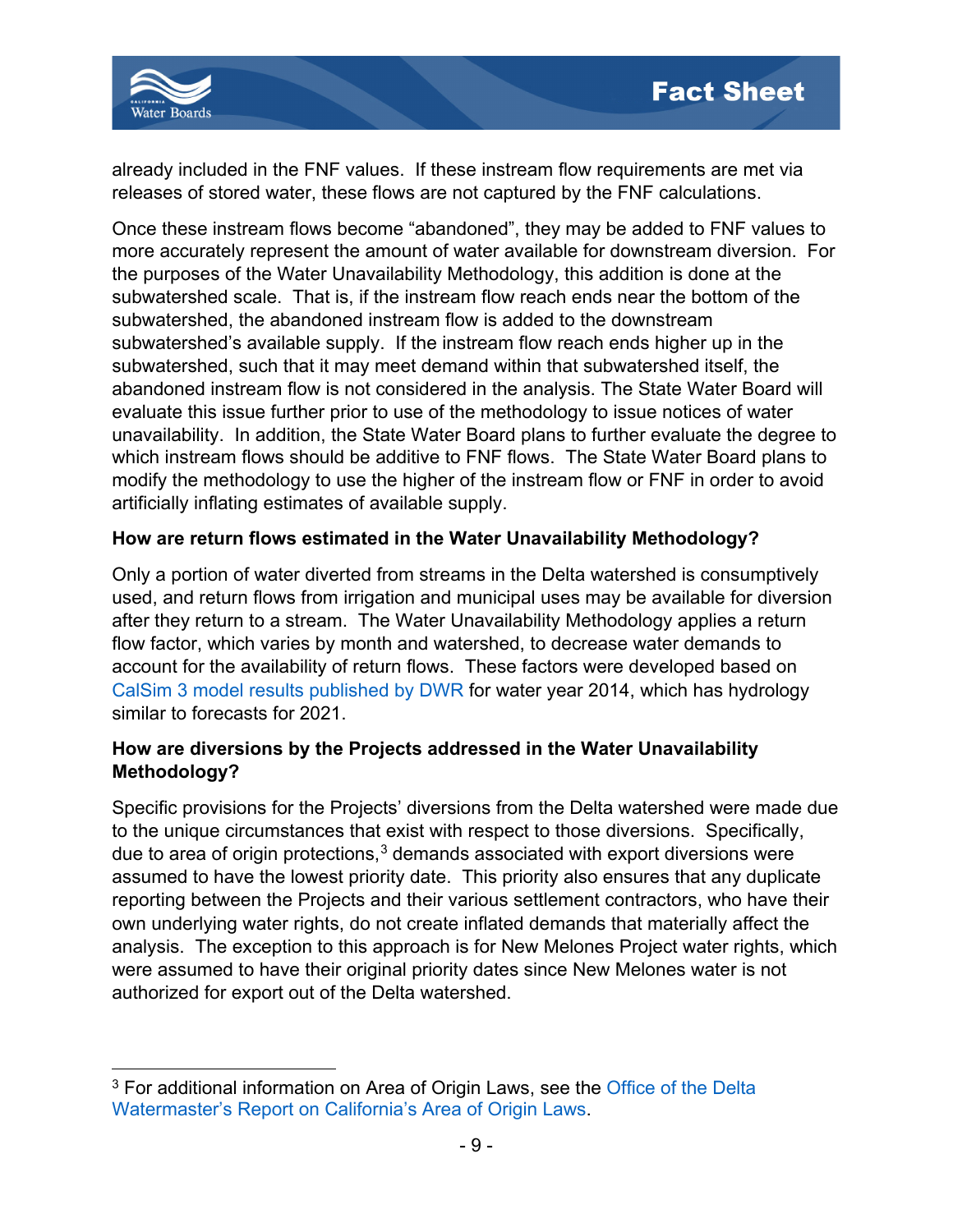

Generally, when conditions exist that would trigger issuance of water unavailability notices during the dry season, the Projects will not be diverting but releasing previously stored water to meet flow and water quality requirements and other in-basin needs (and Term 91 will be triggered). The responsibility to meet water quality and flow requirements effectively results in curtailment of Project water rights without any further action. Accordingly, while notices of water unavailability may still be issued to the Projects, such notices would not affect Project diversions.

## **How does the Water Unavailability Methodology address demand in the Legal Delta, given its complex hydrology?**

Diverters in the Legal Delta (as defined by the 1959 Delta Protection Act) may have access to water supplies from both the Sacramento and San Joaquin River watersheds. To account for this, demands within the Legal Delta were divided based on the monthly proportion of supply available within each watershed. For example, if the Sacramento River watershed constitutes 80% of the supply within the Delta watershed for a given month, 80% of Legal Delta demand is charged against the Sacramento River watershed supply for that month and 20% is charged against San Joaquin River watershed supply. Monthly supply ratios between Sacramento and San Joaquin River watersheds were calculated based on data for 2021—either previous months' FNF values or dry supply forecast scenarios (90 percent exceedance) for future months. (Note: current conditions in the Delta watershed are extremely dry, tracking even drier than the 99 percent exceedance.) Post-1914 appropriative diverters within the Legal Delta would only receive notices of water unavailability if both the Sacramento and San Joaquin River watershed analyses show that water will be unavailable for their priority of right. The State Water Board's Division of Water Rights and Office of Delta Watermaster will coordinate on the issuance of any notices of water unavailability in the Legal Delta.

The hydrology of the Legal Delta is complex. This proration method offers a simplified and generous assessment of water availability in the Legal Delta in this critically dry period.

## **Are there any visual tools for the Water Unavailability Methodology?**

The Water Unavailability Methodology includes two major types of water unavailability visualizations: headwater subwatershed visualizations (14 in total) and watershed-wide visualizations (one for the Sacramento River watershed and one for the San Joaquin River watershed). Each graph in the visualization displays demand data from both the 2018 and 2019 demand datasets. The demands are sorted by water right priority, with riparian and pre-1914 appropriative demands combined into the "statement demand" category at the base of the graph, post-1914 appropriative rights grouped by decade and stacked above statement demand, and Project demands stacked at the top. The subwatershed visualization displays four water supply scenarios: the 10 percent, 50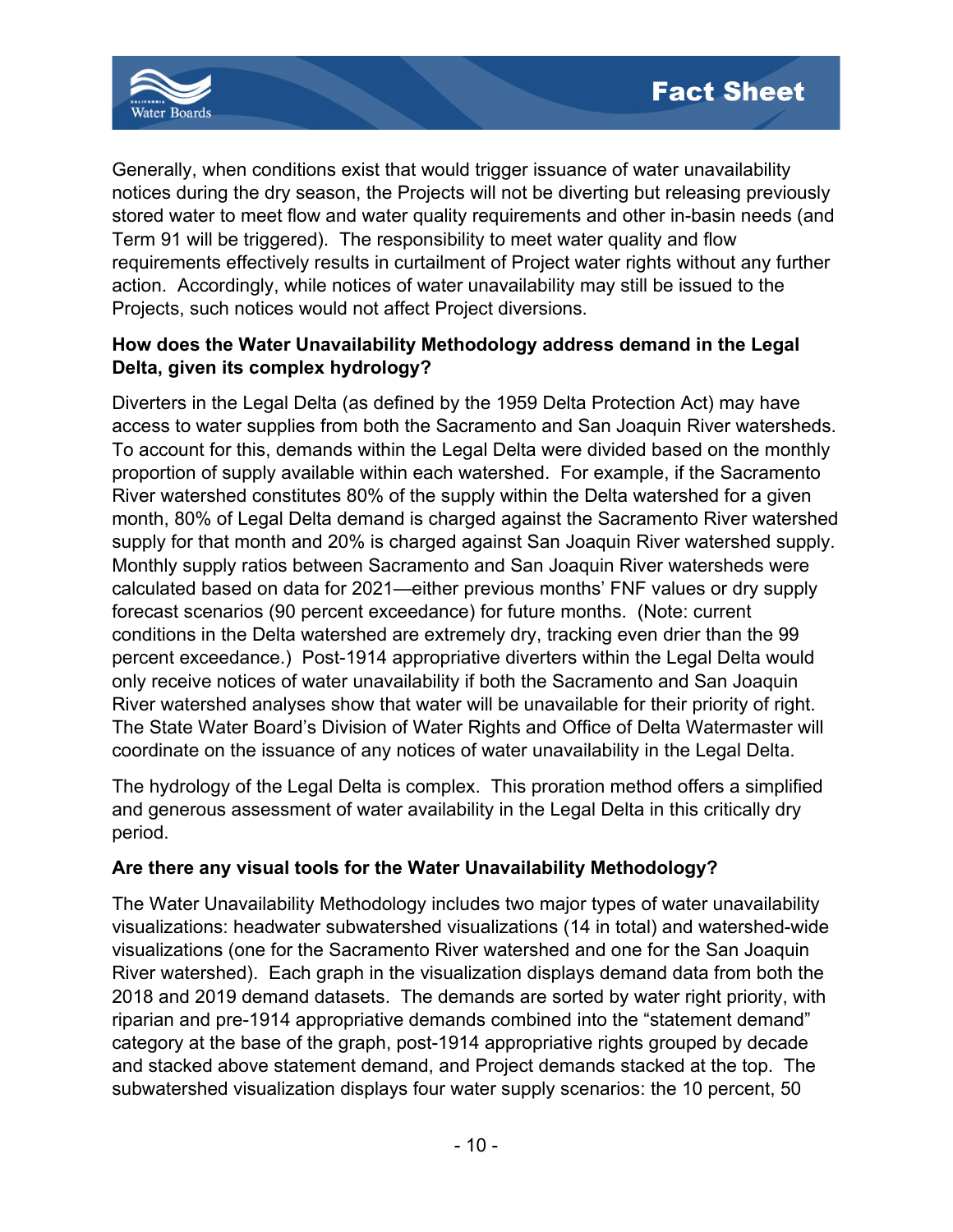

percent, 90 percent, and 99 percent FNF exceedance forecasts, representing wetter than average, average, dry, and extremely dry forecasts, respectively looking into the future.



*Sample Headwater Subwatershed Water Unavailability Visualization (Yuba River)*

Because conditions in the Delta watershed are currently extremely dry, the adjustments to the supply and demand datasets were done using the dry scenario (90 percent FNF exceedance) forecast. As a result, the watershed-wide visualizations display a single supply scenario, the adjusted 90 percent exceedance forecast. As appropriate, other forecast scenarios can also be used.



*Sample Sacramento River Watershed Water Unavailability Visualization*